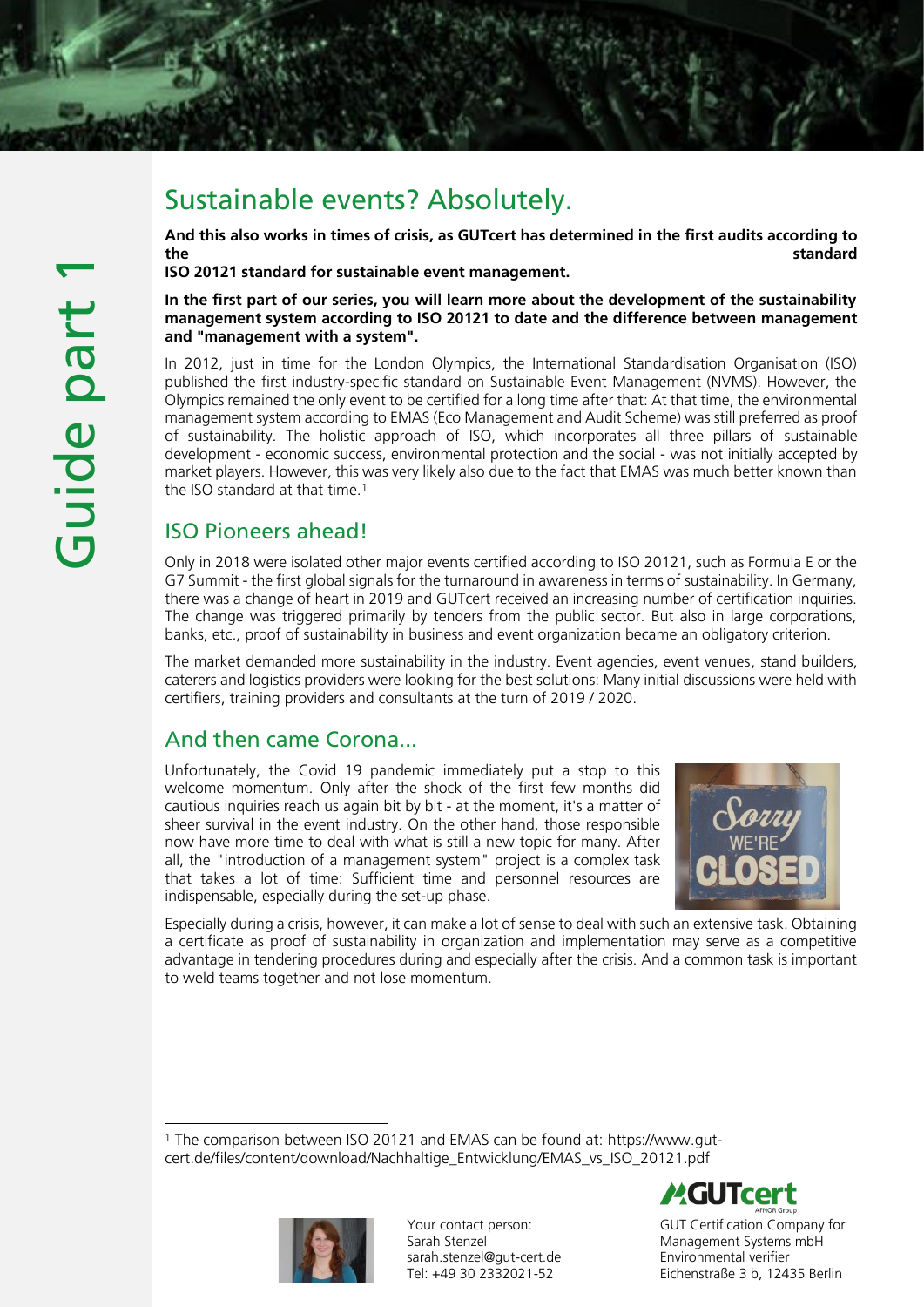## Audits in pandemic times - initial experience

Even in these difficult times, GUTcert accompanies market players on the path to certification. In a series of field reports on various focal points of the introduction of the management system we give our impressions.

This first publication focuses on sustainable goal setting, the process-oriented approach of ISO and the design of management documentation.

The understanding of the impact of one's own activities on the environment and society (in the language of ISO 20121 "sustainability action areas") is largely already present in the event industry. Many companies are making an effort of their own accord to decide on more sustainable options in execution together with customers/clients within the framework of the available budget. So far, there has not been a lack of will, but rather a lack of a systematic approach based on an ISO standard that firmly anchors the sustainable approach in the operational business.

## A management with system - what is it?

The ISO world for management systems defines<sup>2</sup> the term "management" as "coordinated activities for leading and controlling an organization"; while a system is understood as "a totality of elements that are meaningfully interrelated and influence each other".

Bringing both terms together to explain a management system results in a "set of interrelated or interacting elements [...] to establish **policies, objectives, and processes to** achieve those objectives."

Accordingly, a management system is an "operational management system" that enables the systematic implementation of the company's policy and the achievement of its objectives.

## Sustainable event management

#### ...without system ...with system

- Integration of sustainability-relevant solutions in VA planning
	- sometimes / always?
- $\blacktriangleright$  Collecting best practice examples
- Occasional exchange of experience with suppliers and other operating partners
- As a rule, more likely to be due to isolated personal involvement
- Mandatory alignment and continuous control of operational and management processes in the direction of sustainability
- Work instructions and defined procedures contain the points that are sustain able for all employees
- Defined documentation and commu ni cation obligations with regard to the implementation of sustainability topics in day-to-day business

<sup>2</sup> Definitions according to ISO 9000:2015



Your contact person: Sarah Stenzel sarah.stenzel@gut-cert.de Tel: +49 30 2332021-52



GUT Certification Company for Management Systems mbH Environmental verifier Eichenstraße 3 b, 12435 Berlin